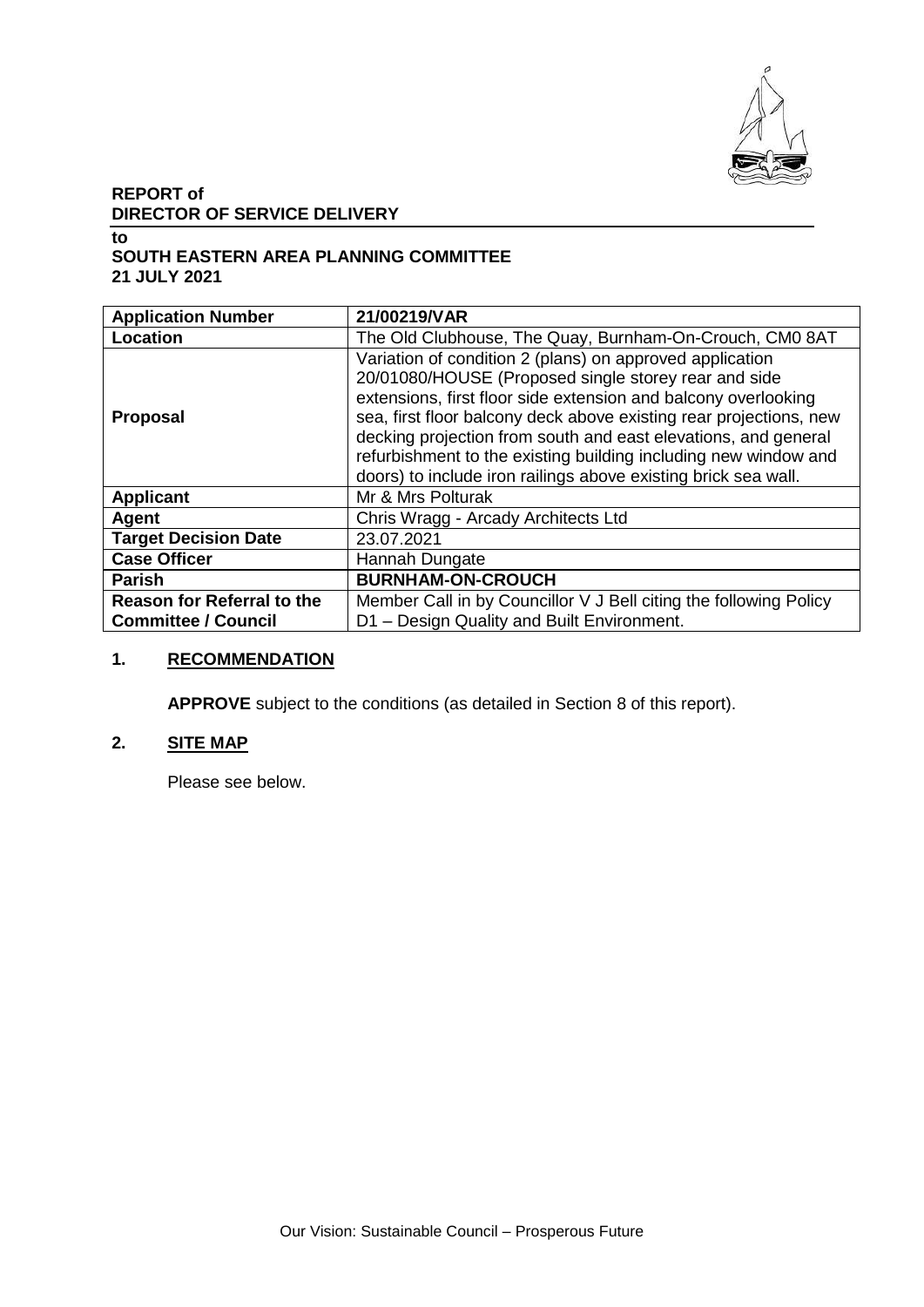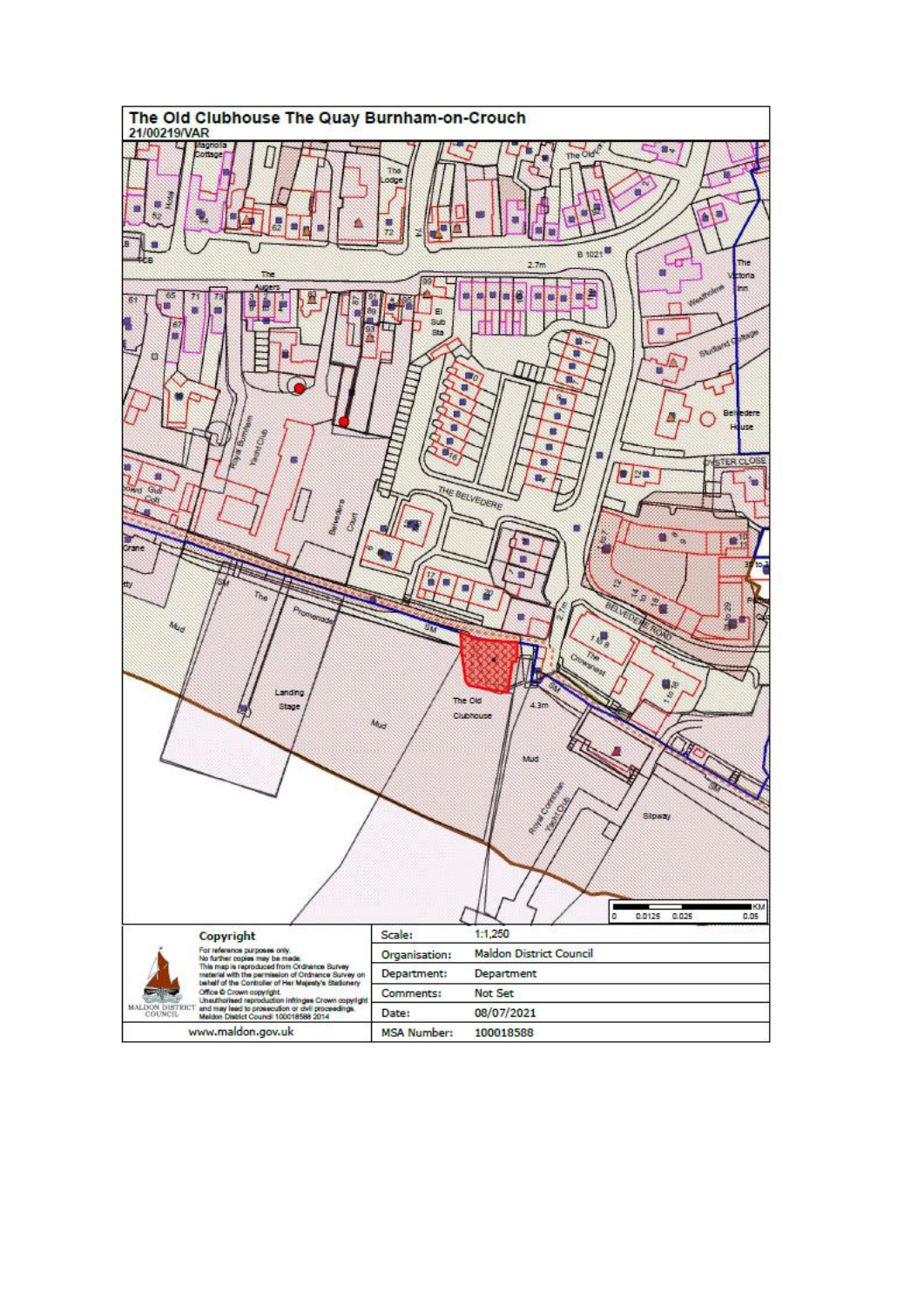## **3. SUMMARY**

#### **3.1 Proposal / brief overview, including any relevant background information**

- 3.1.1 The application site is located on the west side of The Quay within the Burnham-on-Crouch Conservation Area. The property, known as The Old Clubhouse, is a late 19th-century weather-boarded two storey building projecting out towards the foreshore. A slipway is located east of the building and on its west side are single storey red brick extensions. There is a public footpath bordering the northern boundary of the site which runs from east to west along the foreshore of the River Crouch.
- 3.1.2 In February 2021, planning permission was granted for a number of extensions at the property, including a first-floor side extension above the existing single storey projection located at the south of the property; a single storey infill extension located in the southwest corner of the site, and a single storey flat roof extension located along the northern boundary of the property (20/01080/HOUSE refers). Also included as part of the proposal was a first-floor balcony above the existing single storey extensions located west of the main house and a new ground floor balcony projecting from the sea wall south of the property.
- 3.1.3 The current application is a Section 73 application to vary a condition on a previously approved scheme (20/01080/HOUSE). Any such approval under a Section 73 application will sit alongside the original approval but will include the amended condition, as well as any additional conditions the Council see fit to include. All previous conditions that continue to have affect will also be included as part of a new decision notice.
- 3.1.4 The application seeks to vary Condition 2 of the previous permission, which states that the development would be carried out in accordance with the approved plans. The approved plans as part of the previous application have been amended as part of the current application, so that this application now seeks permission to erect metal railings on top of part of the sea wall in between two weatherboarded buildings flanking a slipway; The Old Clubhouse and The Otter Hut. The Old Clubhouse is a two-storey building erected in the late-19th century as a yacht club, which is the subject of the previous application. The Otter Hut is a single-storey building designed as an architect's office which won a Maldon District Conservation and Design Award in 2002.
- 3.1.5 The iron fence would measure 1.1m above the existing sea wall and would measure 2.2m in total at the point closest to The Old Clubhouse, and 2.5m in height overall when measured next to The Otter Hut. The overall heights include the height of the existing sea wall except for where it states on the plans the height of the railings itself. The fencing would span the length of the wall which is approximately 5.9m between these two buildings. A new wrought iron gate is also proposed in front of the existing flood gate. No other amendments have been made to the original proposal in this regard.
- 3.1.6 It should be noted that during the course of the application, amended plans have been received so that close-board fencing, which formed part of the original submission, is no longer proposed above the existing sea wall.

#### **3.2 Conclusion**

3.2.1 The Old Clubhouse and The Otter Hut frame an attractive view of the estuary from the riverside footpath which makes an important contribution to the character of the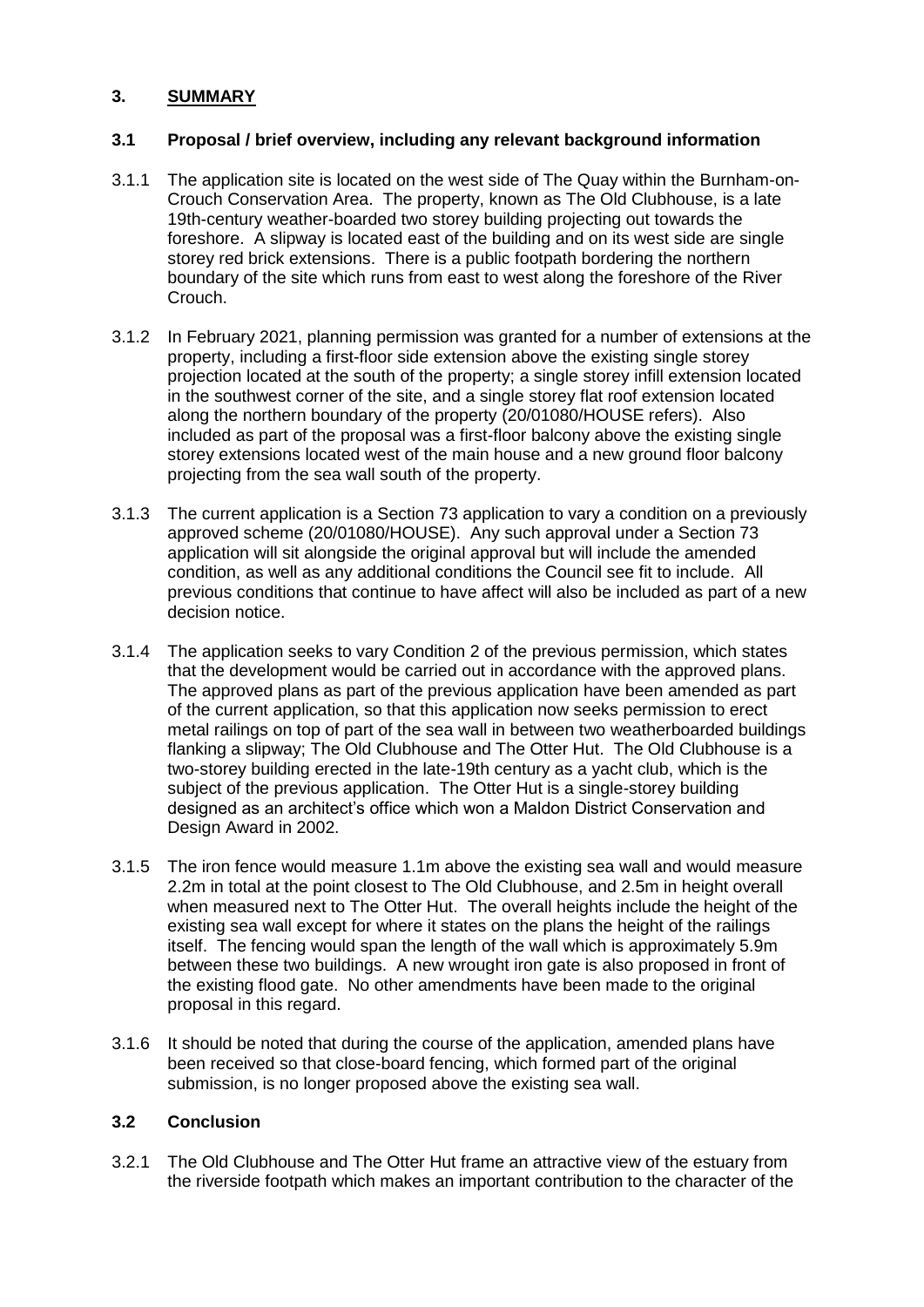Conservation Area. The proposed railings would be of an acceptable quality and would maintain views of the estuary, whilst achieving improved security for the owners of The Old Clubhouse. The alterations and extensions approved under 20/01080/HOUSE were supported as part of the previous application and no objections were received to the scheme from statutory consultees. For the reasons outlined above, and to use the terminology of Chapter 16 of the National Planning Policy Framework (NPPF) and policy D3 of the Maldon Local Development Plan (LDP), it is considered that the proposal, subject to relevant conditions, would cause no harm to the significance of the conservation area as a heritage asset. The proposal would pose no conflict with the statutory duty to preserve or enhance the special character of the conservation area, as set out in section 72(1) of the Planning (Listed Buildings and Conservation Areas) Act 1900.

## **4. MAIN RELEVANT POLICIES**

Members' attention is drawn to the list of background papers attached to the agenda.

#### **4.1 National Planning Policy Framework (NPPF) 2019 including paragraphs:**

- 7 Sustainable development
- 8 Three objectives of sustainable development
- 10-12 Presumption in favour of sustainable development
- 38 Decision-making
- 47-50 Determining applications
- 54-57 Planning conditions and obligations
- 117-118 Making effective use of land
- 124-132 Achieving well-designed places
- 148-169 Meeting the challenge of climate change, flooding and coastal change
- 184-202 Conserving and enhancing the historic environment

#### **4.2 Maldon District Local Development Plan (LDP) approved by the Secretary of State**

- S1 Sustainable Development
- S8 Settlement Boundaries and the Countryside
- D1 Design Quality and Built Environment
- D<sub>3</sub> Conservation and Heritage Assets
- D5 Flood Risk and Coastal Management
- H4 Effective Use of Land
- T1 Sustainable Transport
- T2 Accessibility

#### **4.3 Relevant Planning Guidance / Documents:**

- **•** Burnham-on-Crouch Neighbourhood Development Plan
- Burnham-on-Crouch Conservation Area Review and Character Appraisal
- National Planning Policy Framework (NPPF)
- Maldon District Design Guide (MDDG) SPD
- Maldon District Vehicle Parking Standards (VPS) SPD

# **5. MAIN CONSIDERATIONS**

#### **5.1 Principle of Development**

5.1.1 The principle of providing facilities in association with residential accommodation is considered acceptable in line with policies S1 and H4 of the approved LDP.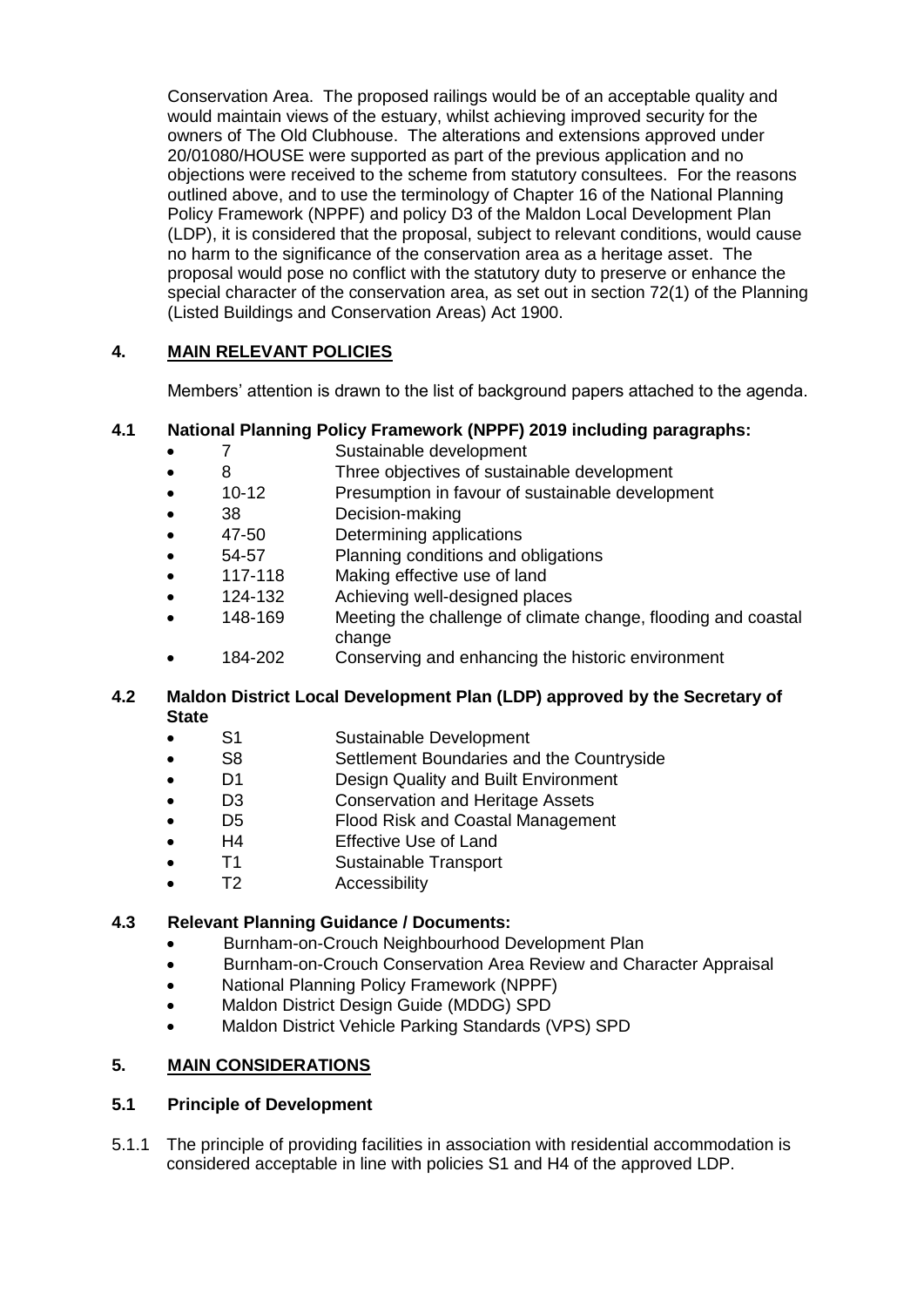#### **5.2 Design and Impact on the Character of the Area**

- 5.2.1 The planning system promotes high quality development through good inclusive design and layout, and the creation of safe, sustainable, liveable and mixed communities. Good design should be indivisible from good planning. Recognised principles of good design seek to create a high quality built environment for all types of development.
- 5.2.2 It should be noted that good design is fundamental to high quality new development and its importance is reflected in the NPPF. The NPPF states that:

*"The creation of high quality buildings and places is fundamental to what the planning and development process should achieve. Good design is a key aspect of sustainable development, creates better places in which to live and work and helps make development acceptable to communities".*

*"Permission should be refused for development of poor design that fails to take the opportunities available for improving the character and quality of an area and the way it functions, taking into account local design standards, style guides in plans or supplementary planning documents".*

- 5.2.3 The basis of policy D1 of the approved LDP seeks to ensure that all development will respect and enhance the character and local context and make a positive contribution in terms of:
	- a) Architectural style, use of materials, detailed design features and construction methods. Innovative design and construction solutions will be considered where appropriate;
	- b) Height, size, scale, form, massing and proportion;
	- c) Landscape setting, townscape setting and skylines;
	- d) Layout, orientation, and density;
	- e) Historic environment particularly in relation to designated and non-designated heritage assets;
	- f) Natural environment particularly in relation to designated and non-designated sites of biodiversity / geodiversity value; and
	- g) Energy and resource efficiency.
- 5.2.4 Similar support for high quality design and the appropriate layout, scale and detailing of development is found within the MDDG (2017).
- 5.2.5 In addition, policy H4 requires all development to be design-led and to seek to optimise the use of land having regard, among others, to the location and the setting of the site, and the existing character and density of the surrounding area. The policy also seeks to promote development which maintains, and where possible enhances, the character and sustainability of the original building and the surrounding area; is of an appropriate scale and design that makes a positive contribution to the character of the original building and the surrounding area and where possible enhances the sustainability of the original building; and does not involve the loss of any important landscape, heritage features or ecology interests.
- 5.2.6 In accordance with section 72 of the Planning (Listed Buildings and Conservation Areas) Act 1990, the Council must have special regard to the setting of the adjacent conservation area. In the terminology of the NPPF, the Council must consider whether the proposal will 'harm' the 'significance' of the adjacent conservation area. Policy D3 of the LDP states that 'development proposals that affect a heritage asset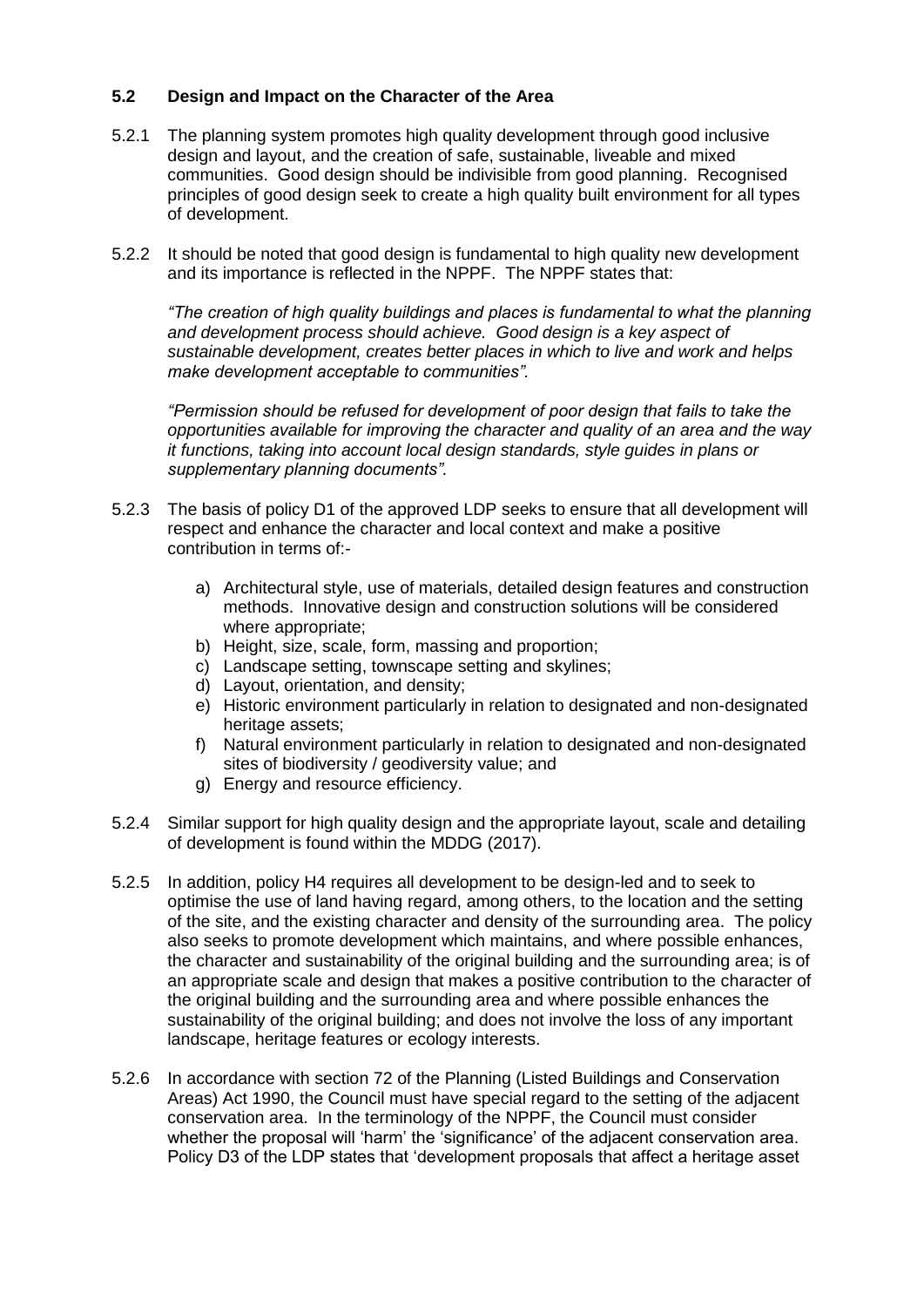will be required to preserve or enhance its special character, appearance, setting and any feature and fabric of architectural or historic interest.'

- 5.2.7 The riverside frontage is an extremely important aspect of Burnham-on-Crouch and its identity. The paved riverside walk follows the length of the Quay, with most buildings lining the north side and open views across the Crouch to the south. In the late-20th century a waist-high brick sea wall was constructed along the south side of the riverside footpath. The Burnham Conservation Area Appraisal (2006) comments that the erection of the sea wall has to some degree divorced some of the quay buildings from the river (p. 13), but its low height has preserved the important open views of the river.
- 5.2.8 This application seeks permission to erect metal railings on top of part of the sea wall in between two weatherboarded buildings flanking a slipway; The Old Clubhouse and The Otter Hut. The Old Clubhouse is a two-storey building erected in the late-19th century as a yacht club. The Otter Hut is a single-storey building designed as an architect's office which won a Maldon District Conservation and Design Award in 2002.
- 5.2.9 The Old Clubhouse and The Otter Hut frame an attractive view of the estuary from the riverside footpath. The proposed railings would be of an acceptable quality and would maintain views of the estuary, whilst also achieving improved security for the owners of The Old Clubhouse. The Conservation officer has advised that it would be preferable if the railings are painted white and that large-scale drawings should be submitted to ensure that there will be adequate gaps between the uprights to maintain visibility of the estuary. Subject to the inclusion of these relevant conditions, it is considered that the proposal would cause no harm to the significance of the conservation area as a heritage asset. The proposal would pose no conflict with the statutory duty to preserve or enhance the special character of the conservation area, as set out in section 72(1) of the Planning (Listed Buildings and Conservation Areas) Act 1900.
- 5.2.10 Although the height of the sea wall and fencing combined, would exceed 2m in height, it should be noted the railings themselves would add 1.1m on top of the existing wall and, being railings, views through would not be restricted. The height of the railings and the permeability (details of acceptable gaps to be agreed by conditions) would mean that the development would not be overbearing or in discord with the street scene. The design of the proposed railing would relate well to the previously approved scheme, which includes post and wire balustrade fencing to the proposed first floor balcony and remaining sea wall at ground floor level. Although public comments have been received in relation to the design for the fencing, the proposal is not considered to be harmful to the conservation area or adjacent buildings, to warrant refusal for the scheme. Furthermore, on the basis of the details explained above, it is not considered the design of the railing would act as a physically imposing or over-dominant deterrent to visitors or impact on tourism.
- 5.2.11 Overall, it is considered that the development, by reason of its scale, design and appearance would not result in demonstrable harm to the character and appearance of the existing dwelling, the adjacent Otter Hut and the special character of the Conservation Area in accordance with policies D1, D3 and H4 of the LDP.

#### **5.3 Impact on Residential Amenity**

5.3.1 The basis of policy D1 of the approved LDP seeks to ensure that development will protect the amenity of its surrounding areas taking into account privacy, overlooking,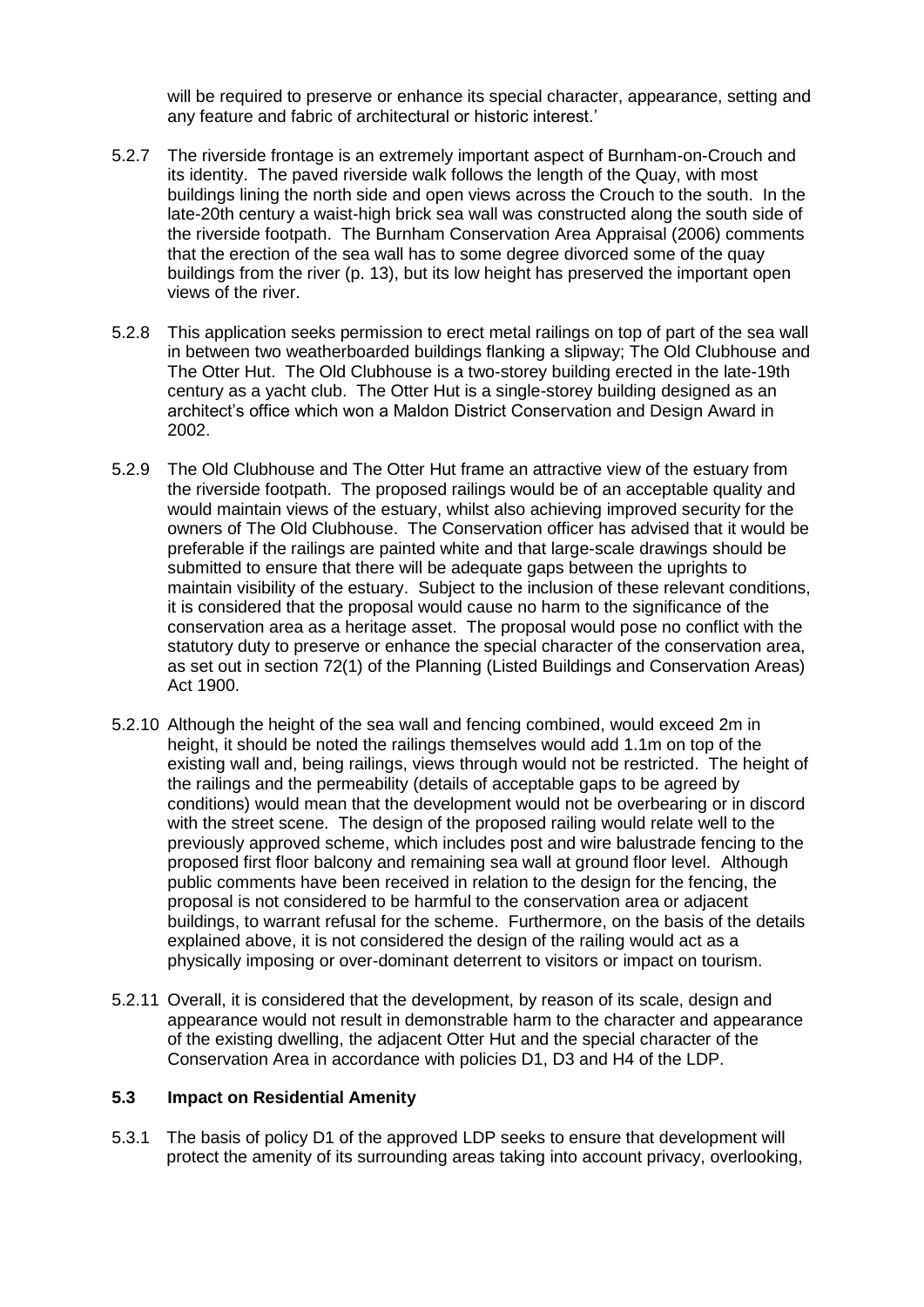outlook, noise, smell, light, visual impact, pollution, daylight and sunlight. This is supported by section C07 of the MDDG (2017).

5.3.2 Given that the property is located a sufficient distance away from the neighbouring properties north of the site the proposed development is not considered to have a harmful impact on any neighbouring residential amenity. Although the fence would measure over 2m in height, given its permeable design, it would not be an overbearing feature and would not result in any overshadowing that would warrant refusal of the scheme.

## **5.4 Access, Parking and Highway Safety**

- 5.4.1 Policy D1 of the approved LDP seeks to include safe and secure vehicle and cycle parking having regard to the Council's adopted parking standards.
- 5.4.2 The proposed extension would have no impact upon car parking requirements on site given that the number of bedrooms proposed would be reduced from five to four because of the proposed works. No objection is therefore raised in relation to traffic and transport issues.

#### **5.5 Private Amenity Space**

- 5.5.1 Policy D1 of the approved LDP requires all development to provide sufficient and usable private and public amenity spaces, green infrastructure and public open spaces. In addition, the adopted Maldon Design Guide SPD advises a suitable garden size for each type of dwellinghouse, namely 100 $m<sup>2</sup>$  of private amenity space for dwellings with three or more bedrooms, 50m<sup>2</sup> for smaller dwellings and 25 m<sup>2</sup> for flats.
- 5.5.2 The proposed works would not alter the private amenity space as already been approved as part of 20/1080/FUL therefore, the proposal is in compliance with Policy D<sub>1</sub> of the LDP.

#### **5.6 Flood Risk**

5.6.1 The site is located within Flood Zones 2 and 3. The proposal would include the positioning of the iron fence above the sea wall and would also include the positioning of an iron fence in front of the flood gate. However, no other alterations are proposed to the sea wall or the flood gate. An Environment Agency Flood Risk Matrix has been submitted with the application. As this has been satisfactorily completed, no objections to the proposal are raised in this respect. It is noted that the Environment Agency (EA) has been consulted on the application and have returned no objections to the scheme. Furthermore, an informative will be added to an approval of the scheme to alert the applicant to the requirements to comply with the Environmental Permitting (England and Wales) regulations 2010, for the need for an environmental permit for floor risk activities if they want to do work in, under over or within 8m of the river and of any flood defence structure or culvert of the River Crouch designated a 'main river'.

#### **6. ANY RELEVANT SITE HISTORY**

 **20/01080/HOUSE** – Proposed single storey rear and side extensions, first floor side extension and balcony overlooking sea, first floor balcony deck above existing rear projections, new decking projection from south and east elevations, and general refurbishment to the existing building including new window and doors. Approved 5 February 2021.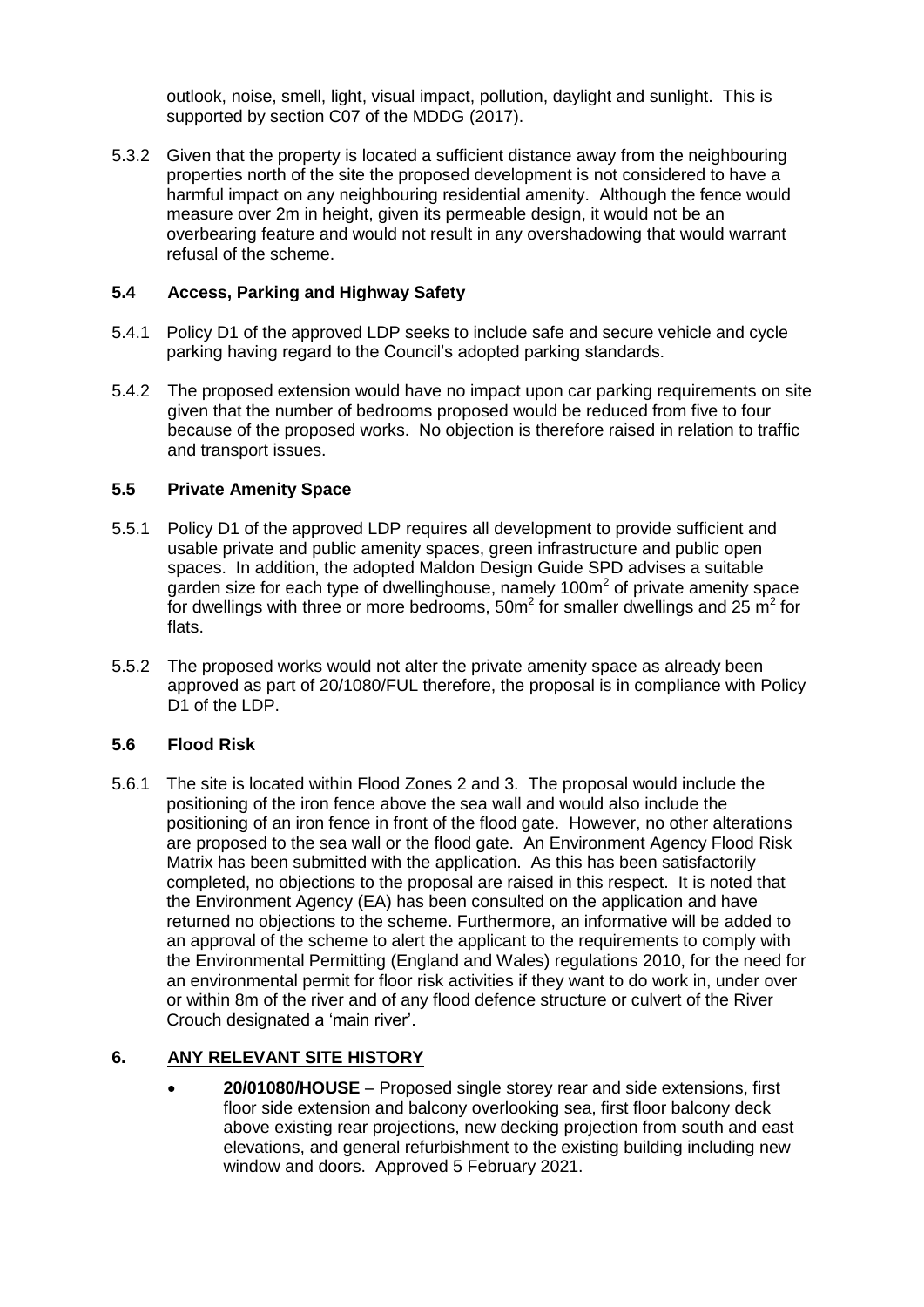# **7. CONSULTATIONS AND REPRESENTATIONS RECEIVED**

## **7.1 Representations received from Parish / Town Councils**

| Name of Parish / Town<br>' Council                                 | <b>Comment</b>      | <b>Officer Response</b> |
|--------------------------------------------------------------------|---------------------|-------------------------|
| Burnham-on-Crouch Town   Confirm integrity of wall is<br>I Council | not under pressure. | <b>Noted</b>            |

## **7.2 Statutory Consultees and Other Organisations**

| <b>Name of Statutory</b><br><b>Consultee / Other</b><br>Organisation | <b>Comment</b> | <b>Officer Response</b> |
|----------------------------------------------------------------------|----------------|-------------------------|
| <b>Environment Agency</b>                                            | No objections. | Noted                   |

## **7.3 Internal Consultees**

| <b>Name of Internal</b><br><b>Consultee</b> | <b>Comment</b>                                  | <b>Officer Response</b> |
|---------------------------------------------|-------------------------------------------------|-------------------------|
| <b>Conservation Officer</b>                 | No objection subject to<br>relevant conditions. | Noted                   |
| <b>Environmental Health</b>                 | No objections.                                  | Noted                   |

#### **7.4 Representations received from Interested Parties**

7.4.1 **Five** letters were received **objecting** to the revised proposal and the reasons for objection are summarised as set out in the table below:

| <b>Objection Comment</b>                                                                                                                                                                                                                                                                                                                                                    | <b>Officer Response</b> |
|-----------------------------------------------------------------------------------------------------------------------------------------------------------------------------------------------------------------------------------------------------------------------------------------------------------------------------------------------------------------------------|-------------------------|
| Impacts on the wellbeing and quality of<br>life of Burnham residents, particularly in<br>the immediate vicinity of the proposal.                                                                                                                                                                                                                                            | Noted. See Section 5.3. |
| The proposed metal railings above the<br>existing sea wall will have a big impact<br>on residents and visitors - restricting<br>views of the crouch and deterring<br>visitors.                                                                                                                                                                                              | Noted. See Section 5.2. |
| The elevation is showing 58 vertical<br>uprights in a length of existing brickwork<br>of 5.5m. This amounts to a gap between<br>the verticals of approximately 90mm.<br>The closely spaced bars and the overall<br>height of 2.4m and aligning the top of the<br>railings with our copper guttering would<br>be aesthetically very uncomfortable and<br>unnecessarily high. | Noted. See Section 5.2. |
| A reduced height of 2.0m barrier overall<br>would visually make a far more pleasing<br>connection to the Otter Hut.                                                                                                                                                                                                                                                         | Noted. See Section 5.2. |
| The proposed railing design is<br>unimaginative, the wavy top - a hint<br>towards the water is contrived. A more<br>open, fluid pattern, lightweight, possibly                                                                                                                                                                                                              | Noted. See Section 5.2. |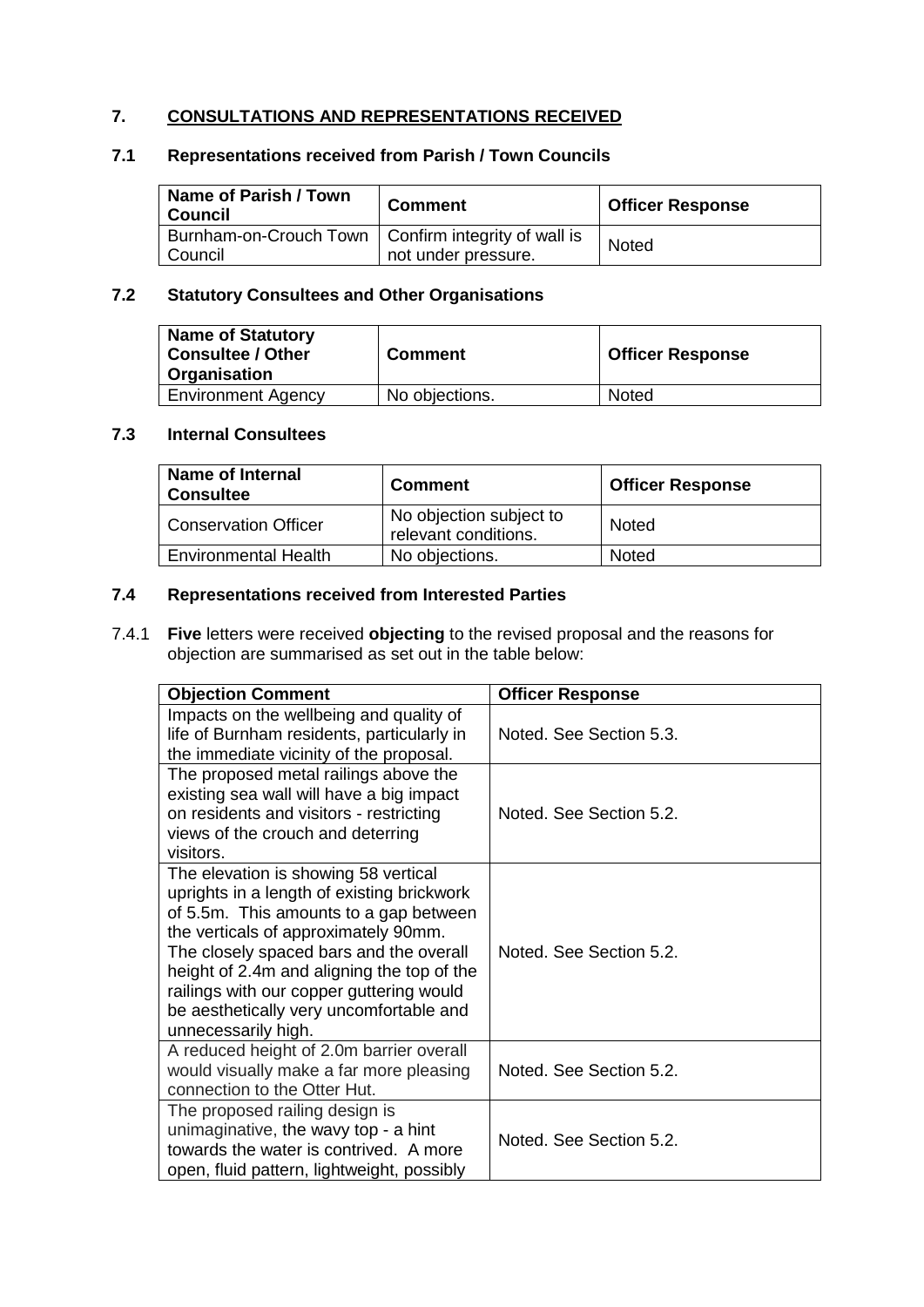| <b>Objection Comment</b>                   | <b>Officer Response</b> |
|--------------------------------------------|-------------------------|
| white in colour, would be more attractive. |                         |

7.4.2 **Six** letters were received **commenting** on the revised proposal and summarised as set out in the table below:

| <b>Comment</b>                                                                                                                                                                                   | <b>Officer Response</b>                                                                                                                                                                                                                                             |
|--------------------------------------------------------------------------------------------------------------------------------------------------------------------------------------------------|---------------------------------------------------------------------------------------------------------------------------------------------------------------------------------------------------------------------------------------------------------------------|
| A condition should be applied that will<br>not allow any form of blocking the<br>remaining view through the metal which<br>would obstruct the view.                                              | Noted. An additional grant of planning<br>permission would be required for such<br>works.                                                                                                                                                                           |
| The design submitted is too industrial<br>looking and could be improved.                                                                                                                         | Noted. See Section 5.2.                                                                                                                                                                                                                                             |
| It would be much preferable to see the<br>final design at this consultation stage,<br>than simply to condition a consent<br>requiring final design to be approved<br>before construction begins. | Noted. The principle of development is<br>acceptable in this instance and the<br>Conservation Officer has advised that<br>such details can be required by<br>condition. Any details submitted would<br>only be approved if they are considered<br>to be acceptable. |

## **8. PROPOSED CONDITIONS**

- 1 The development hereby permitted shall be begun before 5 February 2024. REASON: To comply with Section 91(1) The Town & Country Planning Act 1990 (as amended).
- 2 The development hereby permitted shall be carried out in accordance with the following approved plans and documents: 18/06/01; 18/06/03 Rev K; 18/06/05; 18/06/06; 18/06/07; 18/06/08; 18/06/10; 18/06/11; 18/06/12. REASON**:** To ensure that the development is carried out in accordance with the details as approved.
- 3 The materials to be used in the construction of the external surfaces of the extensions hereby permitted shall match those used in the existing building. REASON: In the interest of the character and appearance of the area in accordance with policies D1 and D3 of the approved Local Development Plan and guidance contained within the National Planning Policy Framework.
- 4 All new external joinery at the application property shall be of painted timber only and shall be retained as such thereafter. REASON: In the interest of the character and appearance of the area in accordance with policies D1 and D3 of the approved Local Development Plan and guidance contained within the National Planning Policy Framework.
- 5 Prior to the installation of new external doors and new windows as part of the development hereby approved, large scale drawings - including elevations [1:20] and sections through the glazing bars [1:2] - shall be submitted to and approved in writing by local planning authority. The development shall be carried out in accordance with the approved details and retained as such thereafter

REASON: To protect the established character of the site and to comply with the policies set out in Chapter 16 of the National Planning Policy Framework and policy D3 of the approved Local Development Plan.

6 The measures contained within the Householder Flood Risk Matrix submitted with the planning application and forming part of this permission shall be fully implemented and in place prior to the first occupation of the development hereby permitted and shall be retained in perpetuity.